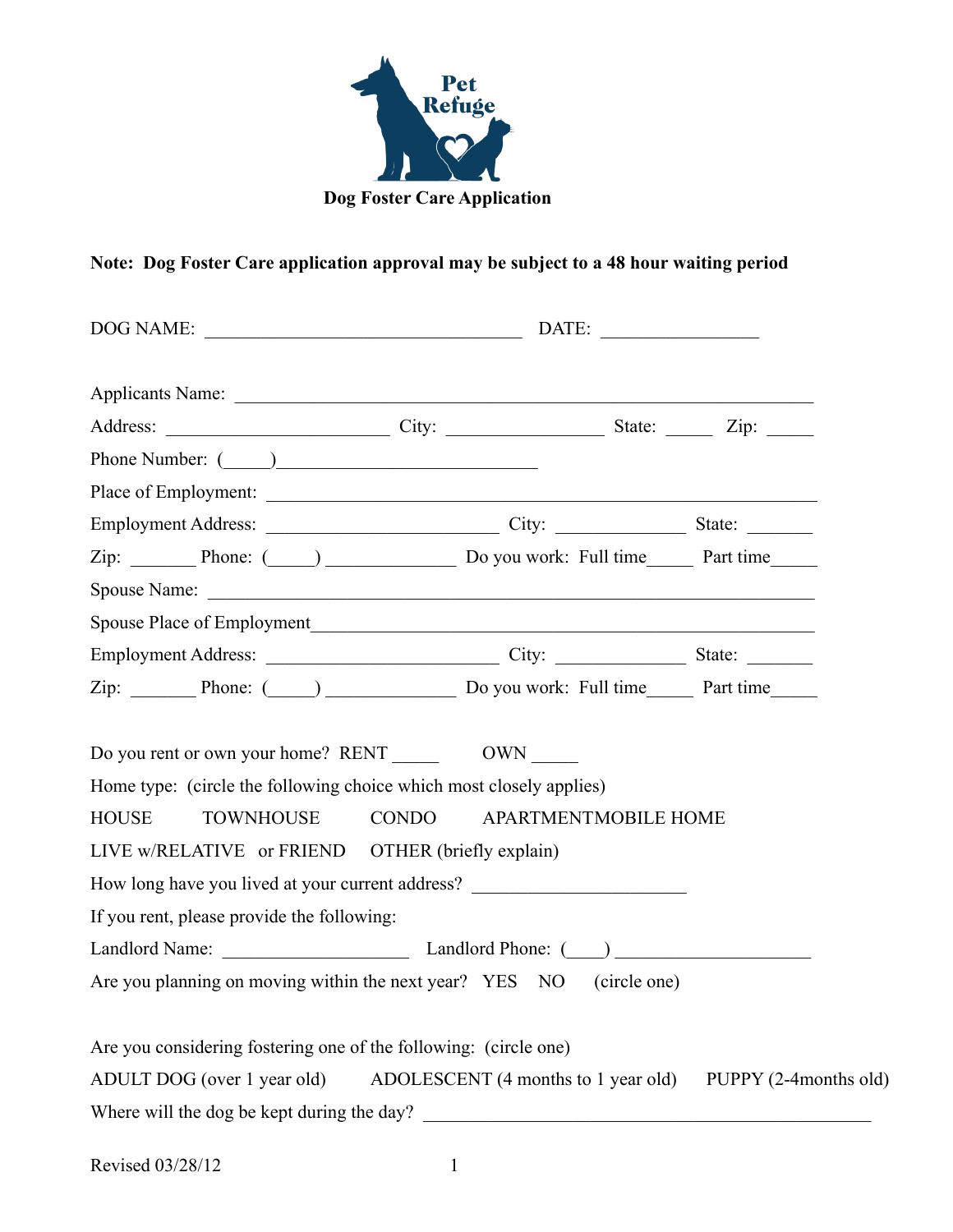| At night? | When left alone?                                                                                                                                                            |
|-----------|-----------------------------------------------------------------------------------------------------------------------------------------------------------------------------|
|           | How many hours a day will the dog be left alone, without human companionship?                                                                                               |
|           | Do you often travel for extended periods of time? YES NO<br>(circle one)                                                                                                    |
|           | If you indicated YES, how will you provide for the dog while you are away?                                                                                                  |
|           | How many persons permanently reside in your home? _______ Number of Adults______                                                                                            |
|           | Number of Children ________ Ages of Children ___________________________________                                                                                            |
|           | If you have children residing in your home, will this be your children's first experience having an adult dog<br>or puppy as part of your household? YES NO<br>(circle one) |
|           | Is anyone in your household allergic to animals? YES NO (circle one)                                                                                                        |
|           | If you indicated YES, please identify the allergy type: ________________________                                                                                            |
|           | What action would you take if someone within the household became allergic to the dog after you take it<br>into your foster care?                                           |
|           | Are you familiar with Crate Training? YES NO<br>(circle one)                                                                                                                |
|           | Would you Crate Train a foster dog if it was necessary? YES NO<br>(circle one)                                                                                              |
|           | How do you intend to physically contain a foster dog? ___________________________                                                                                           |
|           | Do you have a fenced-in yard or section on your property? YES NO (circle one)                                                                                               |
|           |                                                                                                                                                                             |
|           |                                                                                                                                                                             |
|           | How do you intend to train a foster dog?                                                                                                                                    |
|           | How do you intend to exercise a foster dog and how often?                                                                                                                   |
|           | <u> 1989 - Johann Stoff, amerikansk politiker (d. 1989)</u><br>Do you presently own or foster any pets? YES NO<br>(circle one)                                              |
|           | If you indicated YES, please provide the following information for each pet:                                                                                                |
|           |                                                                                                                                                                             |
|           | Date of last Vet                                                                                                                                                            |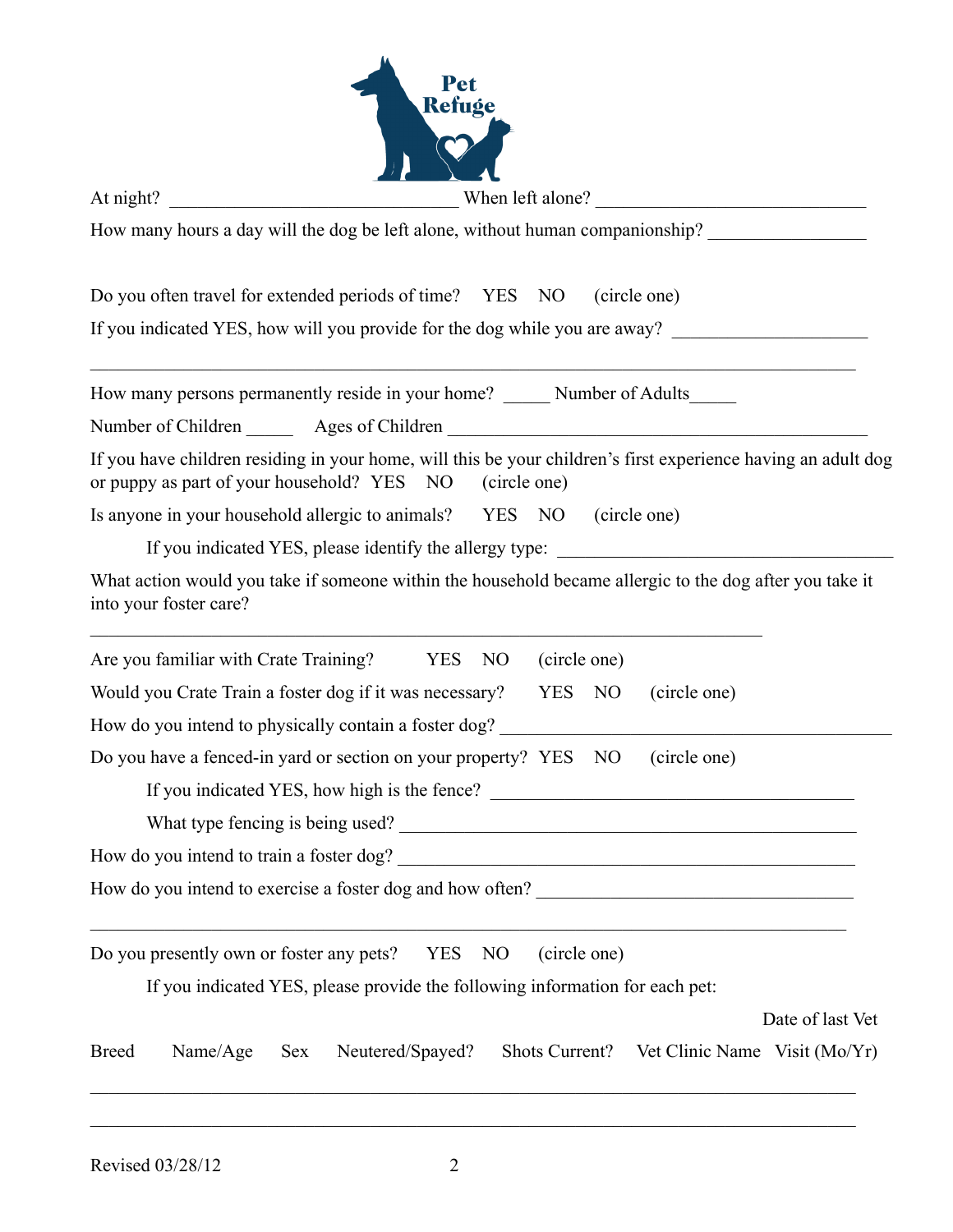

(use back of this form if you need additional space)

If you presently do not own a dog, have you owned one or more dogs previously? YES NO (circle one)

 $\_$  , and the contribution of the contribution of the contribution of the contribution of  $\mathcal{L}_\mathcal{A}$ 

If you indicated YES, what became of your dog or dogs?

Are you aware that some shelter animals have unknown medical backgrounds? YES NO (circle one)

 $\_$  , and the contribution of the contribution of the contribution of the contribution of  $\mathcal{L}_\text{max}$ 

|             |        |  | Will you be able to take your foster dog to a Pet Refuge, Inc. sponsored Dog Adoption event at least twice |
|-------------|--------|--|------------------------------------------------------------------------------------------------------------|
| each month? | YES NO |  | (circle one) If you indicated NO, please explain:                                                          |

 $\_$  , and the contribution of the contribution of the contribution of the contribution of  $\mathcal{L}_\text{max}$ 

 $\_$  , and the set of the set of the set of the set of the set of the set of the set of the set of the set of the set of the set of the set of the set of the set of the set of the set of the set of the set of the set of th

Are you familiar with dog-related heartworm disease? YES NO (circle one)

Do you intend to place your foster dog on heartworm medication? YES NO (circle one)

| For many reasons, it can take several months to adopt-out a foster dog. Are you prepared to care for a |  |  |  |
|--------------------------------------------------------------------------------------------------------|--|--|--|
| foster dog for an extended period of time? YES NO (circle one)                                         |  |  |  |

Do you fully understand the responsibility that fostering a dog entails, and are you willing to assume this responsibility? YES NO (circle one)

Please list two character references (with phone numbers). If you presently own pets, you may use your veterinarian as one of your references.

- 1. \_\_\_\_\_\_\_\_\_\_\_\_\_\_\_\_\_\_\_\_\_\_\_\_\_\_\_\_\_\_\_\_\_\_\_\_\_\_\_\_\_\_\_\_\_\_\_\_\_\_\_\_\_\_\_\_
- $2.$

By affixing my signature to this form, I confirm that the above statements are true and factual.

Signature: \_\_\_\_\_\_\_\_\_\_\_\_\_\_\_\_\_\_\_\_\_\_\_\_\_\_\_\_\_\_\_\_\_\_\_\_\_ Date: \_\_\_\_\_\_\_\_\_\_\_\_\_\_\_\_\_\_\_\_\_\_\_\_\_\_\_\_\_